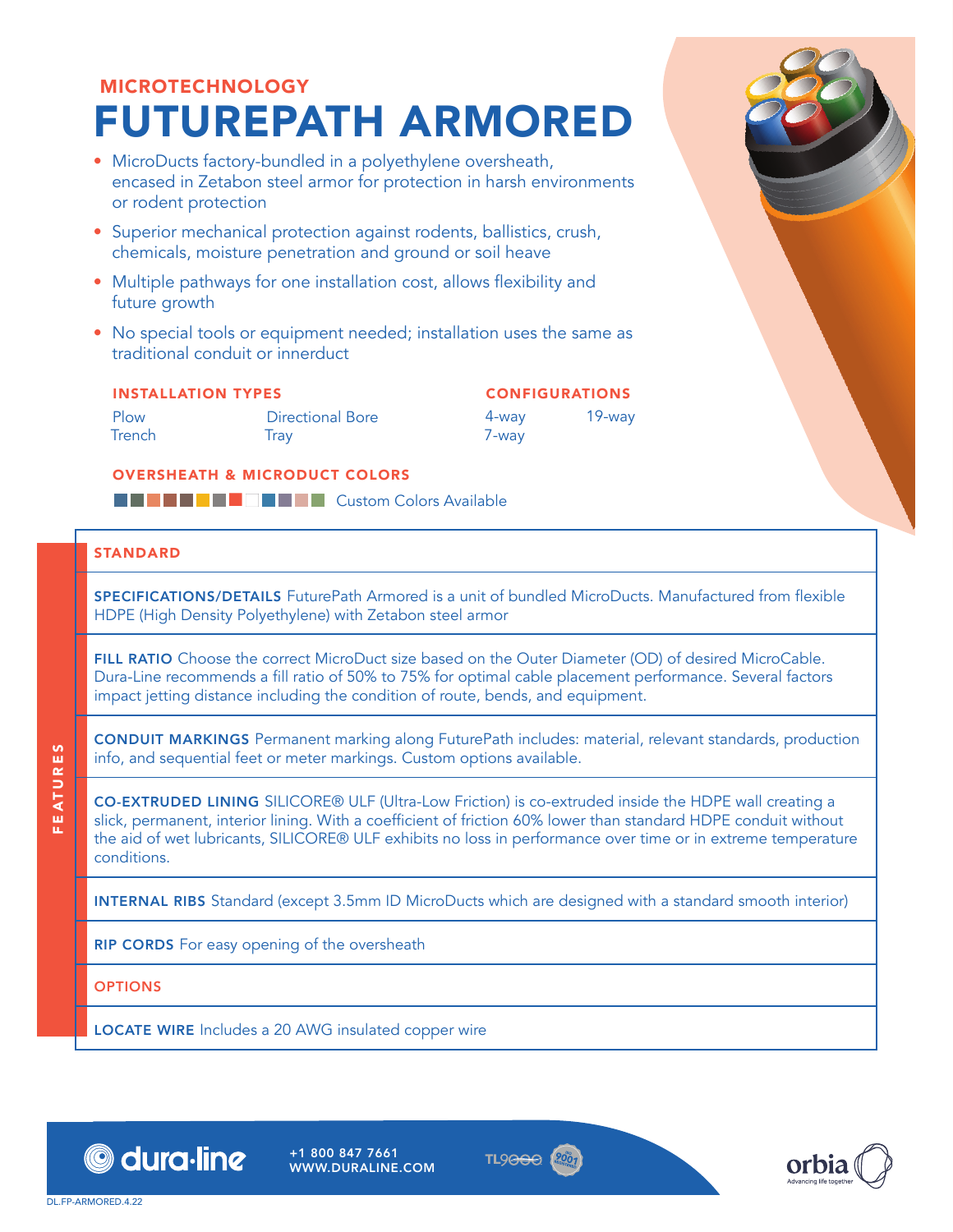### FUTUREPATH ARMORED 4-WAY TECHNICAL SPECIFICATIONS



| <b>MICRODUCT</b><br><b>OD/ID (MM)</b> | <b>MICRODUCT</b><br><b>MIN ID</b><br>(MM/IN) | <b>NOM OD</b><br>(IN) | <b>FUTUREPATH</b><br><b>OVERSHEATH</b><br>(IN) | <b>ARMORED</b><br><b>OVERSHEATH</b><br>(IN) | <b>WEIGHT</b><br>$(LB/FT)^*$ | <b>BEND</b><br><b>RADIUS</b><br><b>SUP (IN)**</b> | <b>BEND</b><br><b>RADIUS</b><br><b>UNSUP</b><br>$(IN)$ ** | SWPS <sup>+</sup><br>(LES) |
|---------------------------------------|----------------------------------------------|-----------------------|------------------------------------------------|---------------------------------------------|------------------------------|---------------------------------------------------|-----------------------------------------------------------|----------------------------|
| 8.5/6                                 | 5.9/0.23                                     | 1.11                  | 0.060                                          | 0.070                                       | 0.230                        | 11                                                | 22                                                        | 1,246                      |
| 12.7/10                               | 9.8/0.39                                     | 1.50                  | 0.060                                          | 0.070                                       | 0.351                        | 15                                                | 30                                                        | 1,888                      |
| 18/14                                 | 13.6/0.54                                    | 2.09                  | 0.070                                          | 0.100                                       | 0.675                        | 21                                                | 42                                                        | 3,652                      |

\* Total Weight does not include Zetabon weight.

\*\* Unsupported Bend Radius guidelines should be followed during the installation process. The Supported Bend Radius are post-installation measurements.

† Safe working pull strength is calculated at 80% of tensile or breaking strength





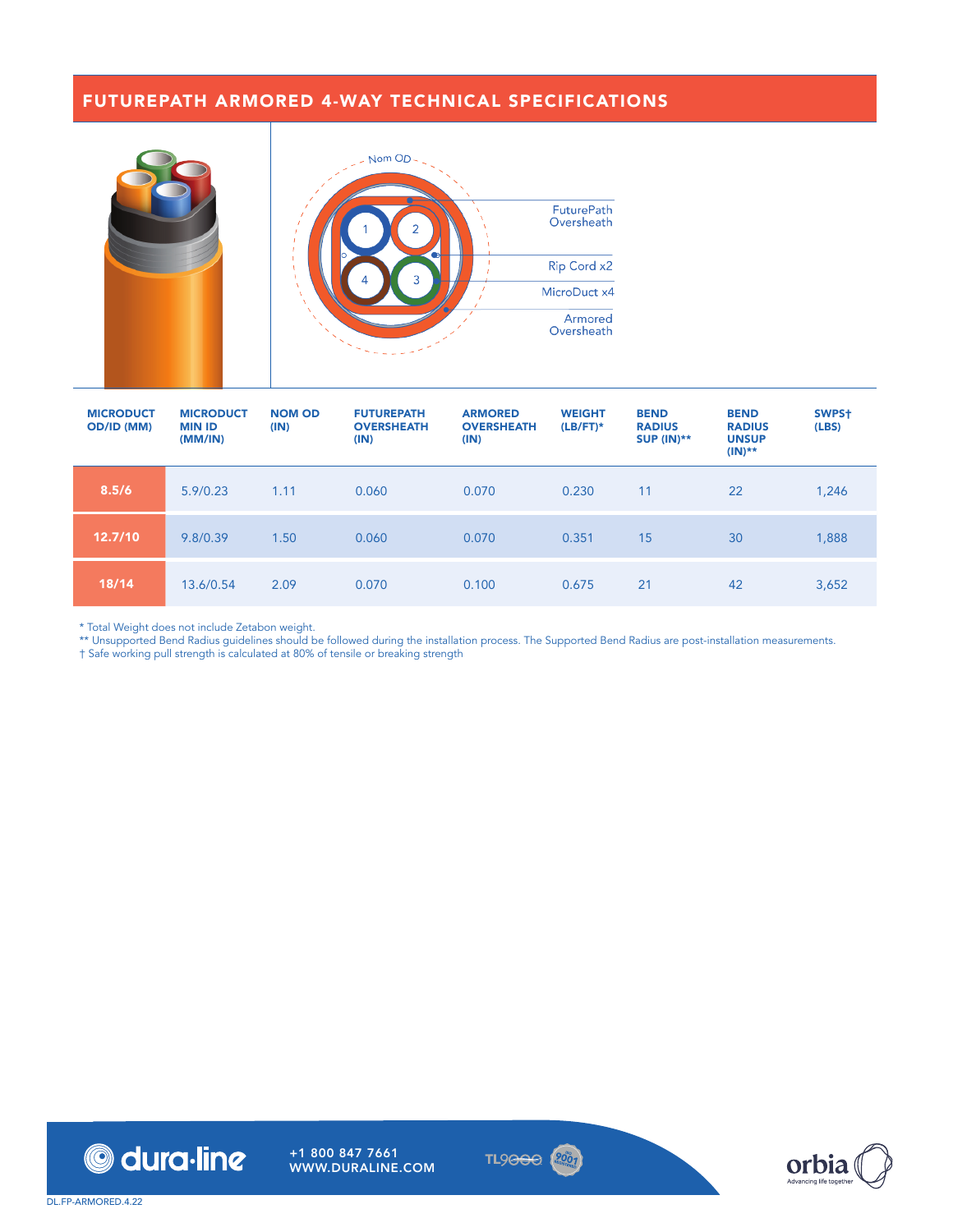## FUTUREPATH ARMORED 7-WAY TECHNICAL SPECIFICATIONS



| <b>MICRODUCT</b><br><b>OD/ID (MM)</b> | <b>MICRODUCT</b><br><b>MIN ID</b><br>(MM/IN) | <b>NOM OD</b><br>(IN) | <b>FUTUREPATH</b><br><b>OVERSHEATH</b><br>(IN) | <b>ARMORED</b><br><b>OVERSHEATH</b><br>(IN) | <b>WEIGHT</b><br>$(LB/FT)^*$ | <b>BEND</b><br><b>RADIUS</b><br><b>SUP (IN)**</b> | <b>BEND</b><br><b>RADIUS</b><br><b>UNSUP</b><br>$(IN)$ ** | SWPS <sup>+</sup><br>(LES) |
|---------------------------------------|----------------------------------------------|-----------------------|------------------------------------------------|---------------------------------------------|------------------------------|---------------------------------------------------|-----------------------------------------------------------|----------------------------|
| 8.5/6                                 | 5.9/0.23                                     | 1.31                  | 0.060                                          | 0.070                                       | 0.319                        | 13                                                | 26                                                        | 1,724                      |
| 12.7/10                               | 9.8/0.39                                     | 1.90                  | 0.070                                          | 0.110                                       | 0.617                        | 19                                                | 38                                                        | 3,319                      |
| 16/13                                 | 12.8/0.50                                    | 2.29                  | 0.070                                          | 0.110                                       | 0.781                        | 20                                                | 41                                                        | 4,223                      |

\* Total Weight does not include Zetabon weight.

\*\* Unsupported Bend Radius guidelines should be followed during the installation process. The Supported Bend Radius are post-installation measurements.

† Safe working pull strength is calculated at 80% of tensile or breaking strength



+1 800 847 7661 WWW.DURALINE.COM